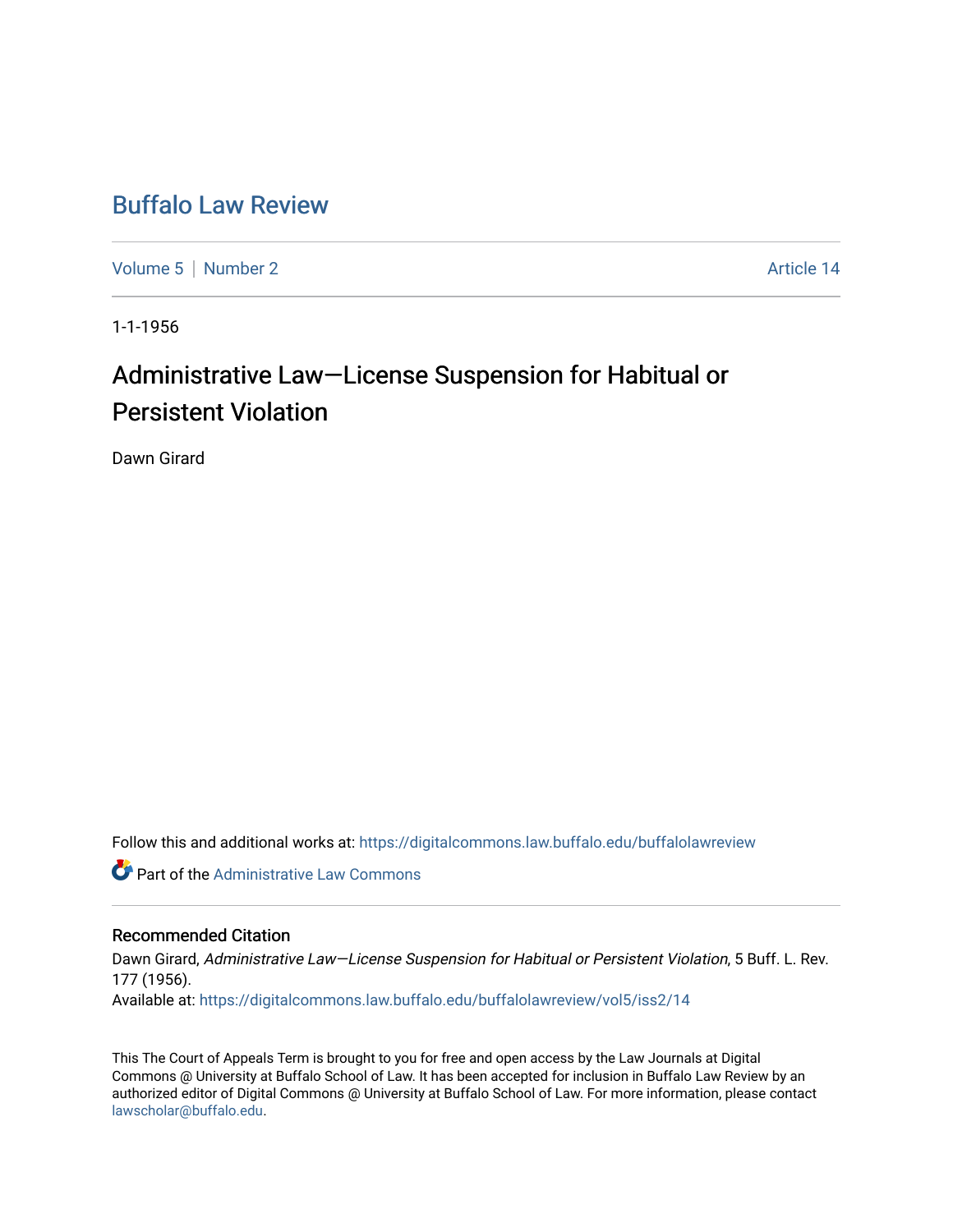The Canadian law, $42$  to a violation of which the petitioner in the instant case pleaded guilty and which formed the basis for the revocation of his license, covered much more than merely operating a motor vehicle while under the influence of intoxicating liquor, it included such offenses as driving while ability is impaired by drugs, and having the care and control of a motor vehicle not in motion when ability to drive is impaired by liquor or drugs. To ascertain the offense of which a person has been convicted the court may look only to the certificate of conviction, 43 which here recited Section **285** subdivision 4(a) of the Canadian Criminal Code. Since the factual situation for which petitioner might have been convicted does not of necessity fall into the provision of Section **71,** subdivision 2 (b) of the Vehicle and Traffic Law, the petitioner was entitled to retain his license. <sup>4</sup>

A weak dissent merely disputed the applicability of *People v. Olah;45* this dissent has little basis in law, and seems over-influenced by a desire to cut the automobile accident rate..

## *License Suspension for Habitual or Persistent Violation*

In Ross v. Mac Duff, <sup>46</sup> the Commissioner of Motor Vehicles suspended appellee's license to operate a motor vehicle "for habitual or persistent violation" of the traffic laws pursuant to the Vehicle and Traffic Law.<sup>47</sup> This determination was annulled by the Appellate Division<sup>48</sup> because of an absence of any proof in the record that petitioner had been warned of the consequences with respect to his operator's license, in conformance with section 335-a of the Code of Criminal Procedure, upon two occasions when he pleaded guilty to speeding. Accordingly, the Appellate Division felt these convictions could not be used as grounds for suspension of his license. Without considering them, the minimum number of points required to find appellee an habitual or persistent violator under the commissioner's point system could not be obtained. The Court of Appeals reversed the Appellate Division holding first that the "habitual or persistent violation" provision was constitutional against an attack that legislative functions had been delegated to an administrative body without providing any adequate standards defining the words "habitual" or "persistent", and secondly that section 335-a of the Code of Criminal Procedure required a magistrate's warning only in cases where there was power to suspend or revoke a license as the direct result of a conviction on the particular charge presently before the court.

**<sup>42.</sup> CANADIAN CRIMINAL CODE, §285,** subd. 4 (a).

**<sup>43.</sup>** *People v. Olah,* **300 N. Y. 96, 89 N. E. 2d 329 (1949).**

<sup>44.</sup> *Ibid.* 45. *Ibid.*

<sup>46.</sup> **309 N.** Y. **56, 127 N. E. 2d 806 (1955).**

<sup>47.</sup> **N.** Y. **VEHICLE & TRAFFIc LAW §71, subd. 3, par. (d).** 48. *Ross v. Mac Duff,* 284 **App.** Div. **900,** 134 **N.** Y. **S. 2d** 401 **(2d** Dep't 1954).